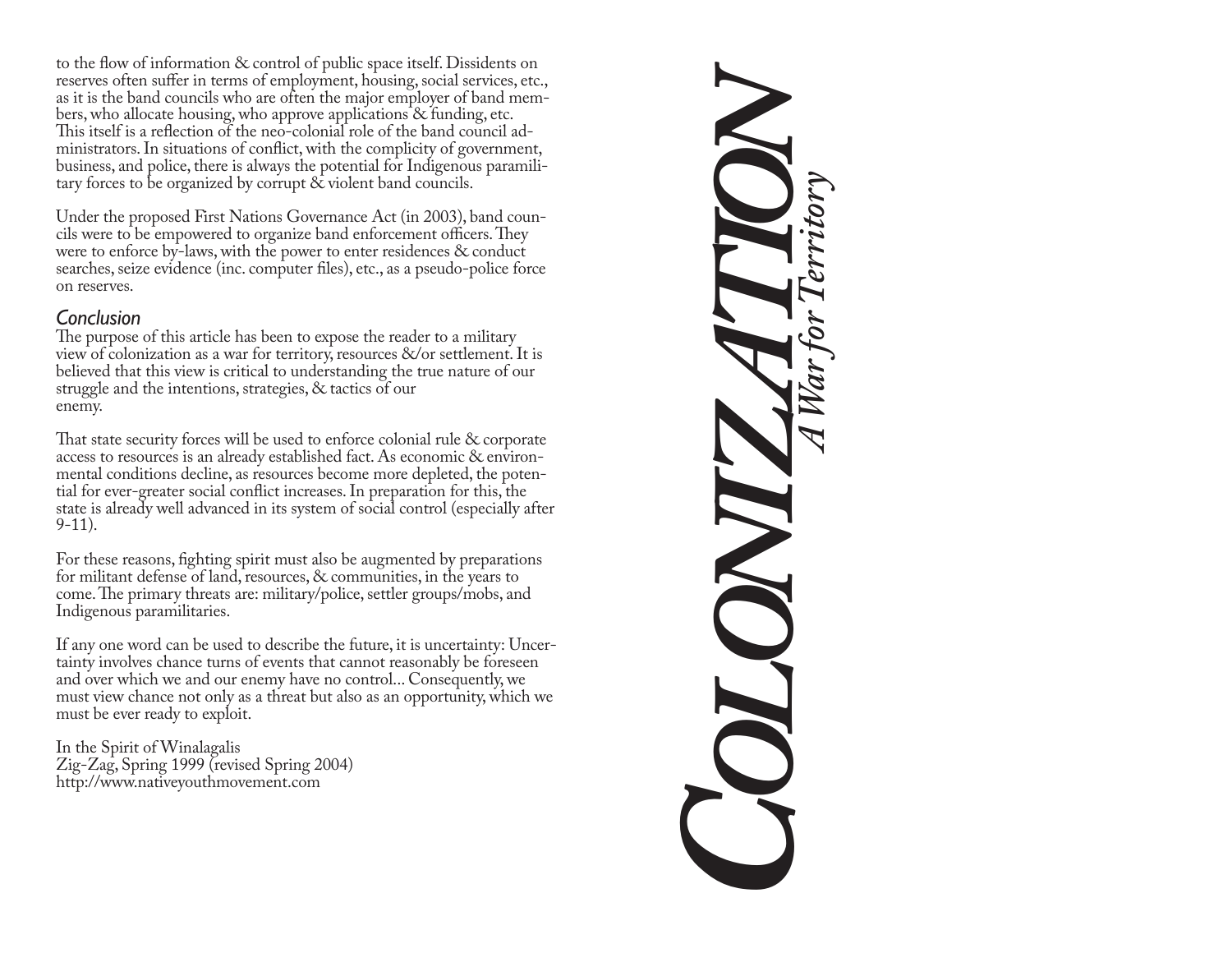If anyone is trying to destroy you, STOP HIM!

# Karoniaktajeh - Louis Hall, Warrior's Handbook

# Defining War

Just slightly over 500 years ago, in 1492, three European ships under the command of Christopher Columbus arrived on the shores of what has come to be known as the Americas. With this began an invasion, occupation, and colonization that would forever change the world of Indigenous peoples.

1492 marked the beginning of a genocidal war aimed at destroying Indigenous nations, occupying our ancestral territories, and plundering the natural wealth of the earth. How many tens of millions of Indigenous people were killed in this war will never be known, although the methods of massacres, biological warfare, executions; torture; and the enslavement of entire nations, has been well documented by historians.

Similar invasions were being carried out in Africa and parts of Asia during this same period. This systematic campaign of genocide and colonization was a total war waged against Indigenous nations by European colonialist nations. No one can deny this historical fact.

War can be defined as, a state of hostilities that exists between or among nations, characterized by the use of military force... a violent clash between two hostile, independent, and irreconcilable wills, each trying to impose itself on the other. The means to that end is the organized application or threat of violence by military force.

# Warfighting

Here in North America, military violence can be said to have characterized the imposition of colonialism and the establishment of settler-nations up to 1890. That year, 300 Indigenous men, women and children were massacred by US military forces at Wounded Knee, South Dakota. By the late 1880s, the use of gun-boats to destroy villages had ended along the Northwest Coast. In the southwest, Apache guerrillas had also been defeated. At this time, the military domination of Indigenous peoples was virtually complete. This was only slightly over 100 years ago.

# Is There A War Against Indigenous Peoples Today?

Today, there are some who believe that military force and violence does NOT characterize our present-day reality here in N. America. But this is not entirely correct: The selective use of military/police violence can be clearly seen in recent examples from the last 30 year period.

Thousands of soldiers and police, using military equipment, weapons and tactics, have been deployed against our Indigenous movement. The most

During Oka 1990, white mobs in nearby Chattagueay rioted for several nights in a row, demanding the military be sent in to end the standoff and re-open the Mercier Bridge. Mobs gathered daily near Mohawk barricades & police lines, drinking & taunting the warriors. They threatened to dismantle Mohawk barricades & to invade the territory of Kahnawake. On some nights they burned effigies of Native warriors.

Throughout the siege, white mobs prevented ambulances from leaving Mohawk lines, or delayed their passage. They also prevented shipments of food & medical supplies being brought into Kanehsatake.

On August 28, white mobs lined a highway used by Mohawk civilians evacuating Kahnawake. The convoy was first delayed for two hours by police, while local radio stations broadcast news of the evacuation. Soon, hundreds of white racists had gathered. They attacked the convoy with rocks, smashing vehicle windows, resulting in the death of one elder from a heart attack (Joe Armstrong, 71-years old, died one week after this incident).

During the 1995 Gustafsen Lake siege, the conflict began with armed ranch-hands (cowboys) threatening and intimidating elders, women, and children at a Sundance camp. During the siege, local anti-Native groups organized pro-RCMP rallies at nearby 100 Mile House, and distributed posters calling for a posse to restore law and order.

In Burnt Church, New Brunswick, 2000-01, white vigilante fishermen attacked MikMaq fishermen, opened fire on them, and destroyed their lobster traps. At Skwekwekwelt, at least two cabins built by Secwepemc have been destroyed by arson. At Sutikalh, a roadside information booth was also burned down.

#### 3. Indigenous Paramilitaries

Indigenous paramilitaries are collaborators from among our own people, who sell themselves as mercenaries for the oppressor. The most well-known example of this in N. America is that of the GOONs, whose members carried out violent repression of traditional Lakota people & AIM members on the Pine Ridge reserve in S. Dakota, 1973-76.

GOON stood for Guardians of the Oglala Nation, and this is how they referred to themselves. They were thugs hired by a corrupt Tribal president, Dick Wilson. The GOONs were responsible for hundreds of assaults, firebombings, and some 70 deaths. Despite a large police and FBI presence in Pine Ridge during this period, very few GOONs were ever arrested, charged or convicted. In fact, there is documented evidence and testimonies from former GOONs that the FBI themselves armed and equipped them (see Agents of Repression, by Churchill/Vanderwall).

Similar patterns can be seen throughout all reserves, where band councils have both power and influence over communities, from economic to social,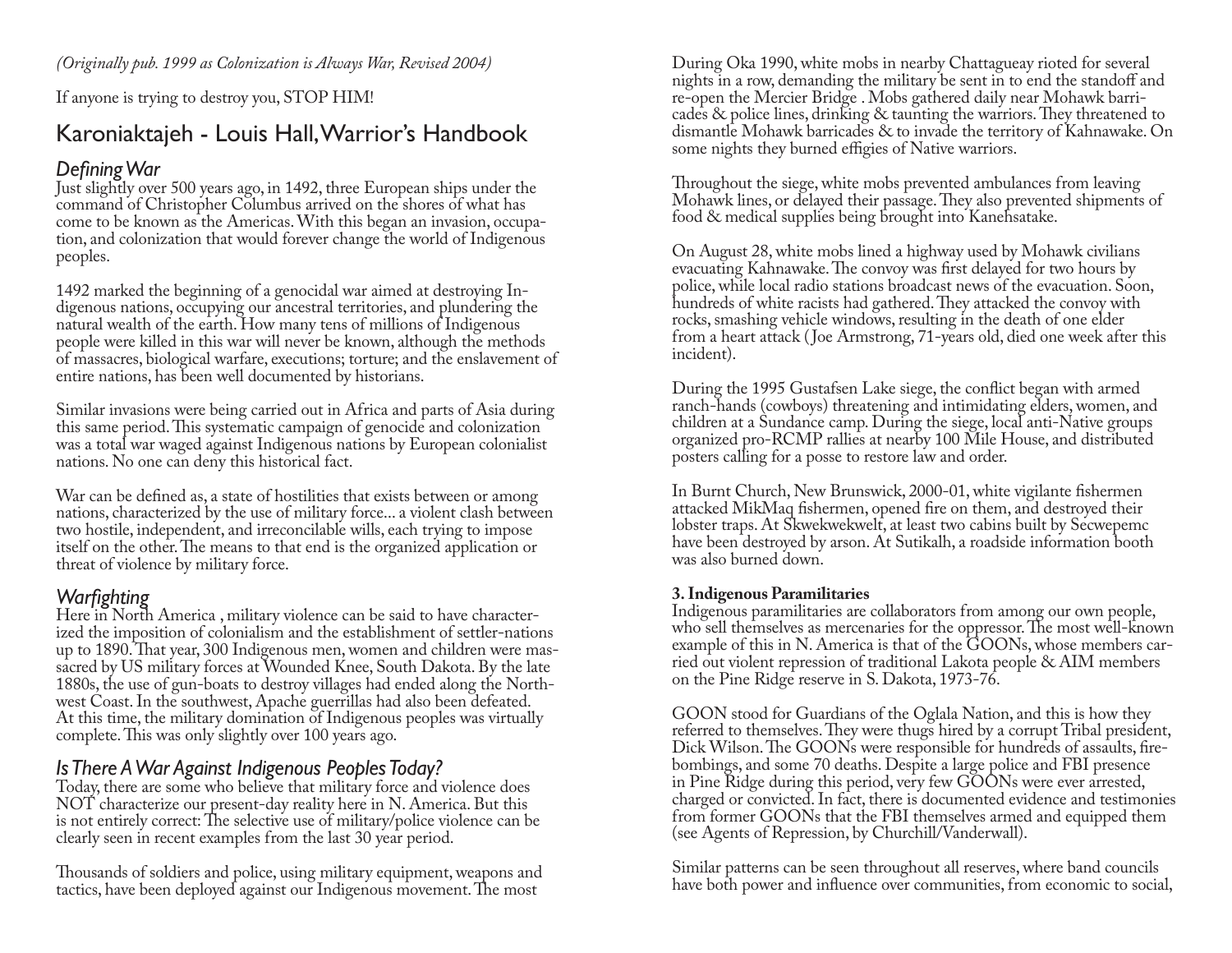One piquetero explained their strategy: We see that the way capitalism operates is through the circulation of goods. Obstructing the highways is the best way to hurt the capitalists the most.

Piqueteros were organized in many communities and by regions, beginning in the mid-90s. They have been comprised largely of youth, the unemployed, etc., with over half being women. Their coordinated actions caused extensive economic disruption throughout the country. For example, in August 2001 a national mobilization saw 300 highways shut down with over 100,000 people participating. Thousands were arrested and 5 killed by police & soldiers.

The movement, made up of unemployed & marginalized communities, also self-organized their own bakeries, gardens, clinics, water supply, etc.

In Ecuador & Bolivia, countries where the majority of people are Indigenous, movements have been successful in mobilizing tens of thousands to shut down highways, towns, and cities. In both cases, the entire country has been brought to a standstill. These popular rebellions have resulted in presidents fleeing for their lives and abandoning government posts. In Bolivia, a government plan to privatize and sell-off a city's water system was defeated through mass revolts in the streets.

Although these examples are of mostly unarmed rebellions, it can be seen that state security forces will still resort to deadly force. Ipperwash 1995 is also an example of this. After defeating an Ontario Provincial Police (OPP) riot squad, Indigenous defenders (unarmed) were later attacked by a heavily-armed tactical response unit who fired over 1,000 rounds, killing Dudley George and wounding one 15-year old youth.

In Palestine, over 2,000 have been killed since the first Intifadah began in 1987. In this case, the conflict has reached a point of both armed and unarmed conflict in which deadly force is routinely used against civilians (mostly Palestinian youth).

In Argentina, Bolivia, & Ecuador, hundreds have been killed by soldiers & police during confrontations & riots. Despite this, the people continue to fight and resist using any means at their disposal. Overall, against state security forces we must use good tactics & smart strategies to overcome their greater military power.

#### 2. European-Settler Vigilante Groups/Mobs

In many regions of the country, and especially in rural areas, white supremacist beliefs and ways of life contribute to racial tension and a climate of violence. During conflicts, or times of crisis, this tension can escalate to violent attacks against Indigenous communities. This is a pattern commonly seen any time Indigenous peoples assert themselves in their traditional territories, whether it's a protest, a roadblock or "illegal" fishing.

notable examples being:

1. the 71-day siege at Wounded Knee, S. Dakota, in 1973. Hundreds of police, FBI and paramilitaries, with military assistance including armoured personnel carriers, weapons, ammunition, etc., engaged in fire-fights with warriors in bunkers and trenches. 3 warriors were killed.

2. the re-occupation of Ganienkah by Mohawks in New York state in 1974. Hundreds of state police laid siege, and gunfire was exchanged with white vigilantes. NY state eventually retreated & negotiated a parcel of land still occupied today.

3. the blockade at Cache Creek, BC, in 1974.

4. The re-occupation of Anicinabe Park near Kenora, Ontario, in 1974;

5. the 1975 shoot-out at Oglala, S. Dakota (two FBI agents and one warrior killed). Hundreds of FBI agents were deployed to Pine Ridge in a massive search for AIM members.

6. the 77-day standoff at Kanehsatake (Oka) and Kahnawake, near Montreal, Quebec, in 1990. Over 4,500 Canadian soldiers were deployed. One SQ police officer was killed in initial raid by heavily-armed tactical unit on Mohawk roadblock.

7. the month-long siege at Gustafsen Lake, BC (Peten), in 1995. Over 450 RCMP ERT members were used, with 9 Bison armoured personnel carriers from the Canadian military. During the siege, RCMP used an explosive charge to disable a vehicle, then rammed it twice with an APC. In a firefight which occurred, as many as 20,000 rounds were fired by police, yet only one defender was wounded (1 dog killed).

8. the re-occupation at Ipperwash (Aazhoodeena), Ontario, 1995. A police tactical unit opened fire on unarmed protesters, killing Dudley George and shooting a 15-year old youth in back (1 dog killed).

9. Burnt Church 2000-01. Hundreds of heavily armed DFO & RCMP officers (inc. ERT units) in boats, helicopters, & planes were used against lobster fishermen & security escorts (inc. Westcoast Warrior Society).

10. July, 2001: over sixty RCMP were used to dismantle a road block at the Sutikalh re-occupation camp near Mt. Currie, BC. Along with a helicopter & dog teams, heavily-armed ERT members were used to arrest 7 (unarmed) people. The blockade had shut down all commercial traffic on Highway 99, a vital link between Vancouver & the southern interior.

11. Sun Peaks (Skwekwekwelt), where RCMP arrested approx. 70 elders & NYs from 2000-03. These arrests resulted from occupations, road-blocks, and protests against expansion of Sun Peaks ski resort.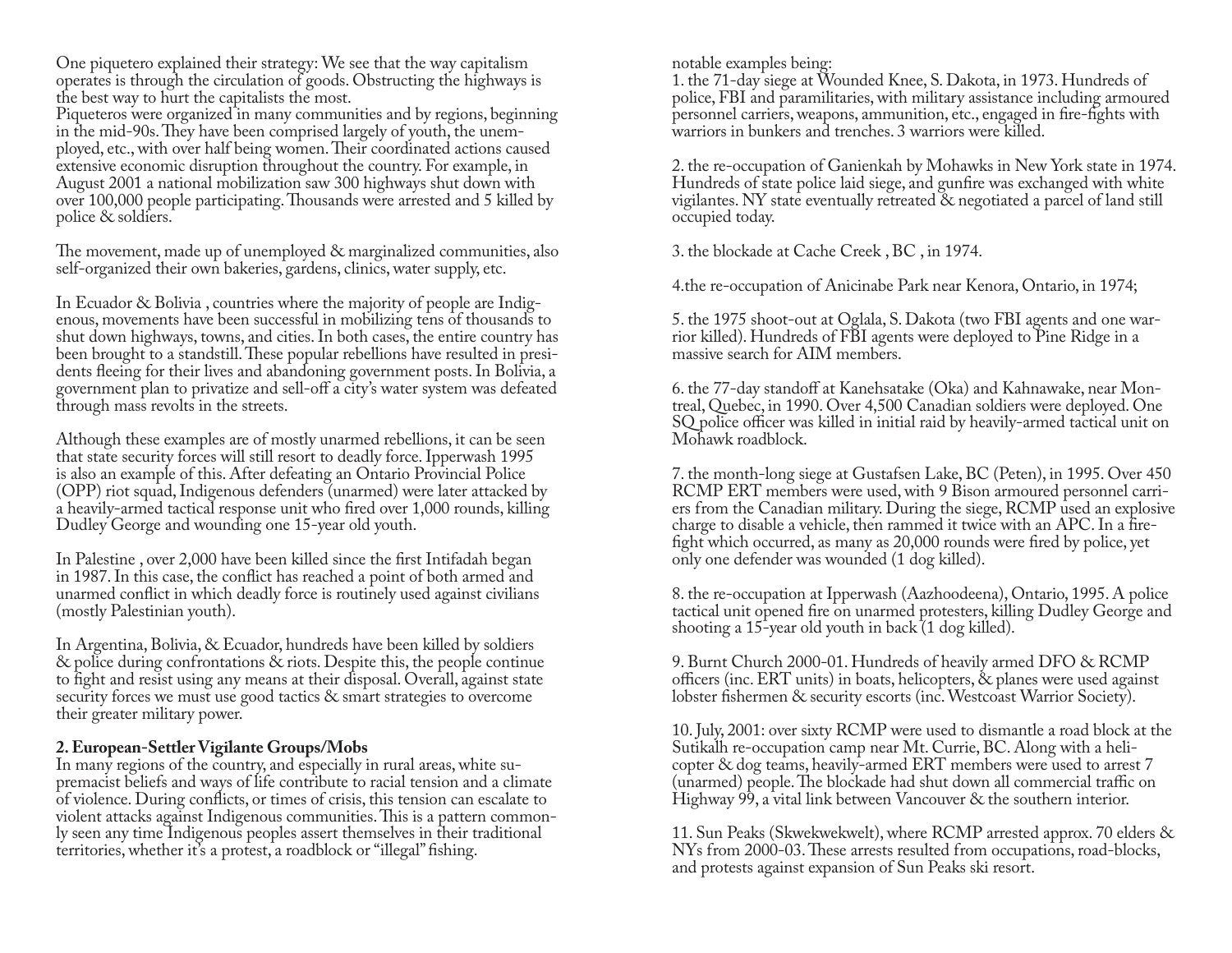12. September 21, 2002: RCMP from the Integrated Security Enforcement Team (INSET) an anti-terrorist unit created after 9-11 along with ERT, raided homes of Westcoast Warrior Society members on Vancouver Island (BC).

13. April 8, 2003 : RCMP with ERT & helicopter raided NYM homes in Bella Coola & Neskonlith (BC). They seized computers, discs, address books, & printed materials.

14. October, 2003: a convoy of approx. 100 RCMP in over 30 large vehicles & vans, with ERT units, riot cops, and dog teams, rolled through Cheam as a show of force (Cheam had blockaded a CN railway cutting through their reserve in protest against logging in Elk Creek).

During these incidents and the time periods in which they occurred, hundreds of people were assaulted, arrested, and jailed. At least six Indigenous people died during these incidents; in S. Dakota, between 1973-1976, nearly 70 members/associates of the American Indian Movement (AIM) were killed by paramilitary groups & BIA police, acting under the direction of a corrupt tribal president, with the complicity of local, state, and US federal law enforcement agencies. FBI agents supplied training and equipment to these paramilitary forces.

At roadblocks or re-occupation camps, heavily armed police are also frequently used for surveillance and over-watch for regular police making arrests. When the Lilwat road block at Mt. Currie was dismantled in the Fall of 1990, the large RCMP force which arrested over 60 people was covered by ERT snipers.

During the Spring 1995 road block near Merritt, BC, (Douglas Lake Ranch), an RCMP ERT unit was discovered conducting surveillance.

In May 2001, near La Loche, Saskatchewan, an RCMP ERT unit was discovered conducting surveillance on a blockade camp. The camp was alerted to the presence of camouflaged police by a dog. After being confronted, they ran back to an old cabin, where other ERT members were brewing coffee. In their retreat, they left behind several items, including a tear gas canister and a 9 mm pistol.

Following September 11, 2001, and new anti-terrorist measures, the RCMP have become even more aggressive in their repression of Indigenous resistance. As noted, in September 2002, RCMP INSET & ERT units raided the homes of Westcoast Warriors. In April 2003, RCMP & ERT raided the homes of NYM members in Bella Coola & Neskonlith, BC.

Considering all this, it must be acknowledged that the use of military/ police force, or the threat of violence by military/police force, has in fact continued, directed against and mostly limited to, those Indigenous people Against a superior enemy force, the tactics & methods of guerrilla warfare must be used. This includes secrecy, surprise, mobility, attacks on enemy vulnerabilities, and avoiding enemy strengths. It is also possible to adapt less-lethal conflict involving riot tactics & techniques. The Palestinian Intifadah is a primary example of this, where militants & youth use rocks, slingshots, burning tires, & Molotovs to delay or harass Israeli occupation forces.

During the summer of 1999, members of the Native Youth Movement (Vancouver) assisted as security for Cheam fishermen, who were constantly harassed over the years by Department of Fisheries & Oceans (DFO) officers. Fish were confiscated, along with nets & even boats. Fishermen, youth, and elders were harassed, intimidated, and arrested by DFO officers.

The NYM security force wore camouflage clothing, masks, and carried batons. They accompanied Cheam fishermen in their boats and helped secure nets, often in a race with DFO patrol boats. Throughout the entire summer, DFO managed to seize only one net, and that was by using night-vision devices and stealth. Although the NYM'ers carried batons, there were no violent incidents until at the end of the season (when one warrior was kicked in the head in a struggle with DFO officers).

Although DFO officers are armed with batons, pepper spray, and 9 mm pistols, only once did they draw their pistols against security members, and even then they retreated. Overall, the use of batons served to deter violent conflict. For DFO officers to have used deadly force in a fisheries dispute, against Native youth with the support of the community, could have sparked a dangerous crisis. In this case, repression was limited by the level of community solidarity, support, & underlying public sympathy.

In January, 2004, over sixty Aboriginal police officers were barricaded inside the Kanehsatake (Quebec) police station after they were brought in to reinforce local band police. People from the community laid siege to the station for several days, and large groups of masked militants with batons stood guard. During this time, the house of a corrupt chief was also burned to the ground after he had fled to nearby Montreal.

Another example of community resistance is the piqueteros in Argentina, so named because of their practise of blocking roads. During a major economic crisis in 2001, a popular rebellion erupted. Along with riots, huge protests, etc., roadblocks of burning tires were used to shut down major highways & streets. Groups of youths (inc. entire families) would arrive at pre-selected locations with tires & gasoline, along with batons for self-defense. If the roadblock was near a location with a large chain-link fence, this was removed and used to barricade a street. Anything & everything was used to build barricades. When large numbers of police arrived ready to attack, they would disperse  $\&$  re-group.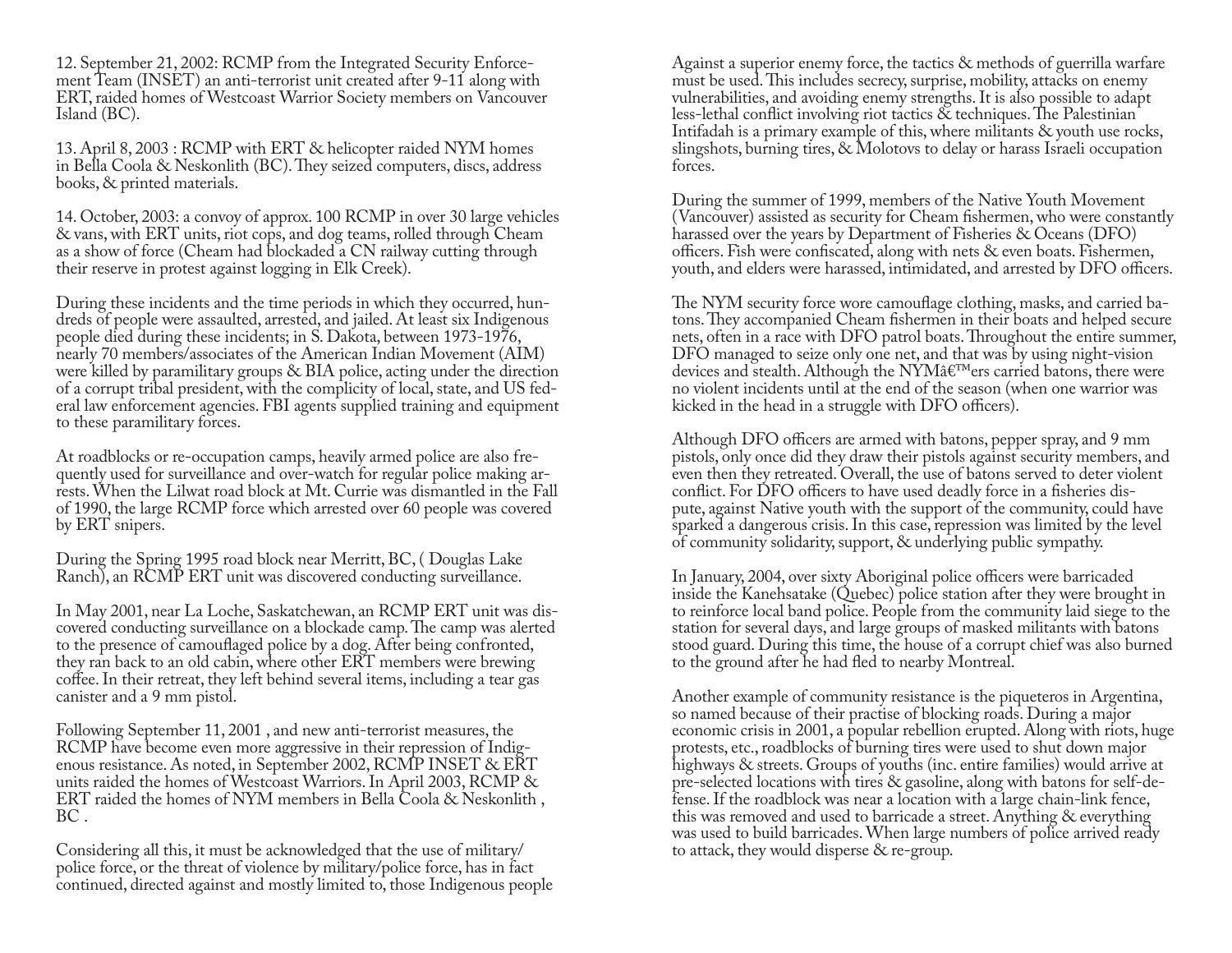Many become apathetic to these conditions, while some attempt to assimilate themselves even further into this system and its way of life, a form of self-destruction in itself.

Unable to see colonization as the fundamental condition which oppresses them, many not only lack a will to resist, they can even lack a will to live (*i.e.*, suicidal tendencies).

### **Fighting Spirit**

A primary aim of Indigenous resistance must be to strengthen the fighting spirit of our people and their will to resist.

Fighting spirit can be strengthened and affirmed in many ways, i.e. through the use of certain language and concepts, graphics, clothing, crest animals, songs, etc. A fuller understanding and practice of our own Indigenous cultures would also contribute to raising fighting spirit, and in and of itself is a form of de-colonization. Our people's history of resistance, and especially the last thirty year period, should be maintained and communicated.

### **Defensive Operations**

Military action is important to the health of the nation- it is the ground of death and life, the path of survival and destruction, so it is imperative to examine it.

### Sun Tzu, The Art of War, p. 1

What discourages opponents from coming is the prospect of harm.

### Sun Tzu, The Art of War, p. 40

As the young men and women of our nations, it is our duty to defend our people and territories from aggression. In today's modern world, we use many different methods to fight, and understand that our primary weapon is knowledge. In a sense, we are presently in a guerrillainformation war for the hearts and minds of our people.

Based on recent history, and patterns of conflict in other anti-colonial struggles, we can identify three sources of potential conflict:

- 1. State security forces (military and/or police);
- 2. European-settler vigilante groups/mobs;
- 3. Indigenous paramilitaries.

#### **1. State Security Forces**

Both police & military are a primary concern to anti-colonial resistance movements because it is through them that the state is able to impose its will. Therefore, overcoming or otherwise neutralizing these forces is a primary concern.

who become involved in protest or resistance activities. Because of the focused use of state violence against Indigenous resistance, some people believe these confrontations are the result of extremists and that this use of military force is used only to resolve criminal matters.

This view reveals the success with which the state has isolated resistance, in the minds of some, as being the work of Indigenous criminal-terrorists, etc. In fact, after the 1990 Oka Crisis, an analysis of the siege concluded that the use of the military gave the Mohawk warriors a "moral victory" in the eyes of the public. This was seen to contribute to widespread sympathy for the warriors across the country.

One report recommended the use of heavily-armed police to reinforce the view of Indigenous rebels as criminals. This tactic was successfully used at Gustafsen Lake & Ipperwash in 1995 (along with strict control of the media).

Leonard Peltier, an Anicinabe-Lakota involved with AIM in the 1970s and imprisoned for over 28 years, has observed that, if white society attempts to colonize people meets with resistance, it is called war. However, if the colonized Indians of N. America unite to rise up and resist, then we are called criminals.

Portraying resistance as criminal is a primary method by which our enemy seeks to undermine our movement. Other common smears include terrorist, thugs, etc. These terms carry negative  $\&$  anti-social meanings. When attached to a group, terms such as these influence public perception  $\&$ loyalties. Corporate media play a big role in disinformation campaigns & counter-insurgency operations.

### War by other Means

Some may agree that the selective use of military force is used, but argue that this is the result of the imperfect society we live in. They might add that in other parts of the world, Indigenous people live with deadly violence on a daily basis. In N. America, we may be oppressed, but it is not a war, because military force is not used against our people as a whole.

This perspective, however, is based on a narrow definition of war, characterizing it as purely military. A broader definition of war states: War involves the use of all the elements of national power, including diplomacy, military force, economics, ideology, technology, and culture.

Wars can be of either high- or low-intensity, depending on the overall objectives and the means available to wage that war. By its very nature, because it is a struggle between two opposing wills, war is both uncertain and constantly changing. Because of these factors, different means of waging war will tend to dominate in certain conditions.